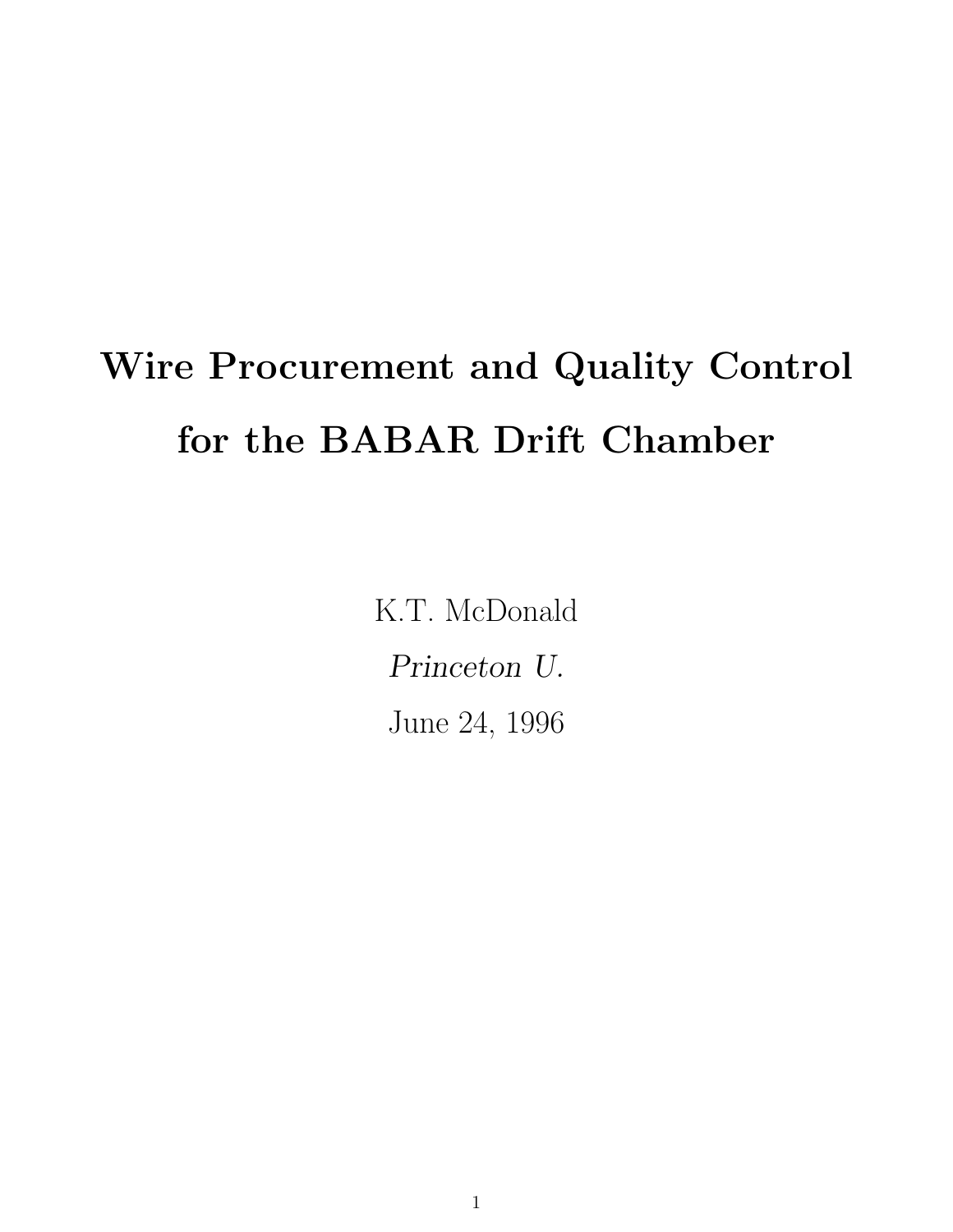#### Wire Types

The drift chamber is  $2.76 \text{ m} = 9.2 \text{ ft long.}$ 

Order twice nominal length to allow for loss during stringing.

- 1. 7104 sense wires,  $20$ - $\mu$ m gold-plated tungsten; as stiff as possible for ease of insertion into crimp pins. Order 150,000 ft. Vendor: Thermionic Products.
- 2. 14,208 field wires,  $120$ - $\mu$ m gold-plated aluminum. Order 300,000 ft (change diamond dies every 10,000 ft). Vendor: California Fine Wire.
- 3. 7,456 clearing wires,  $80-\mu m$  gold-plated aluminum. Order 150,000 ft.

Vendor: California Fine Wire.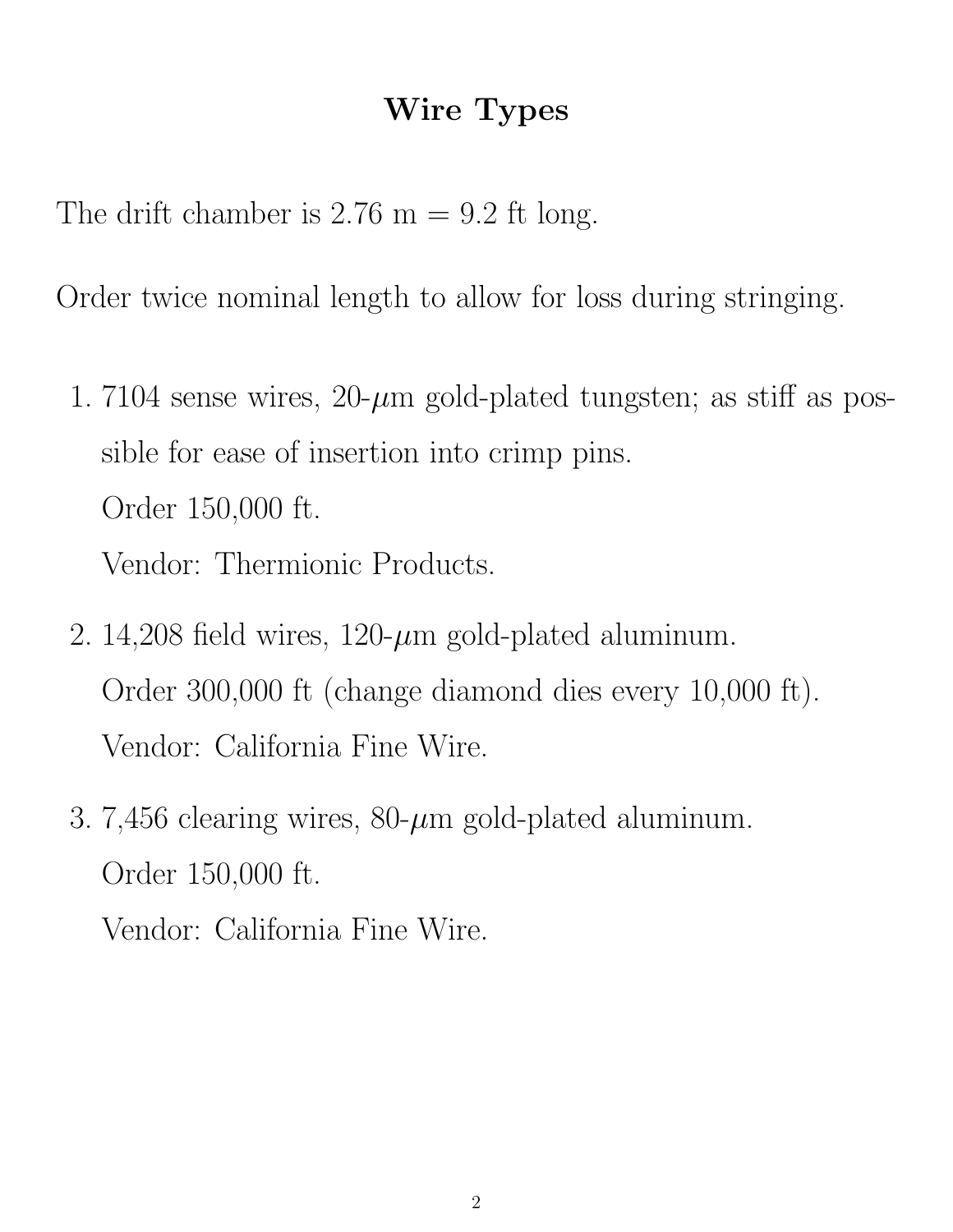# Quality of Aluminum Plating

The gold-plated aluminum wire is pitted. CLEO wire appears the same.



Some pits appear to expose bare aluminum.

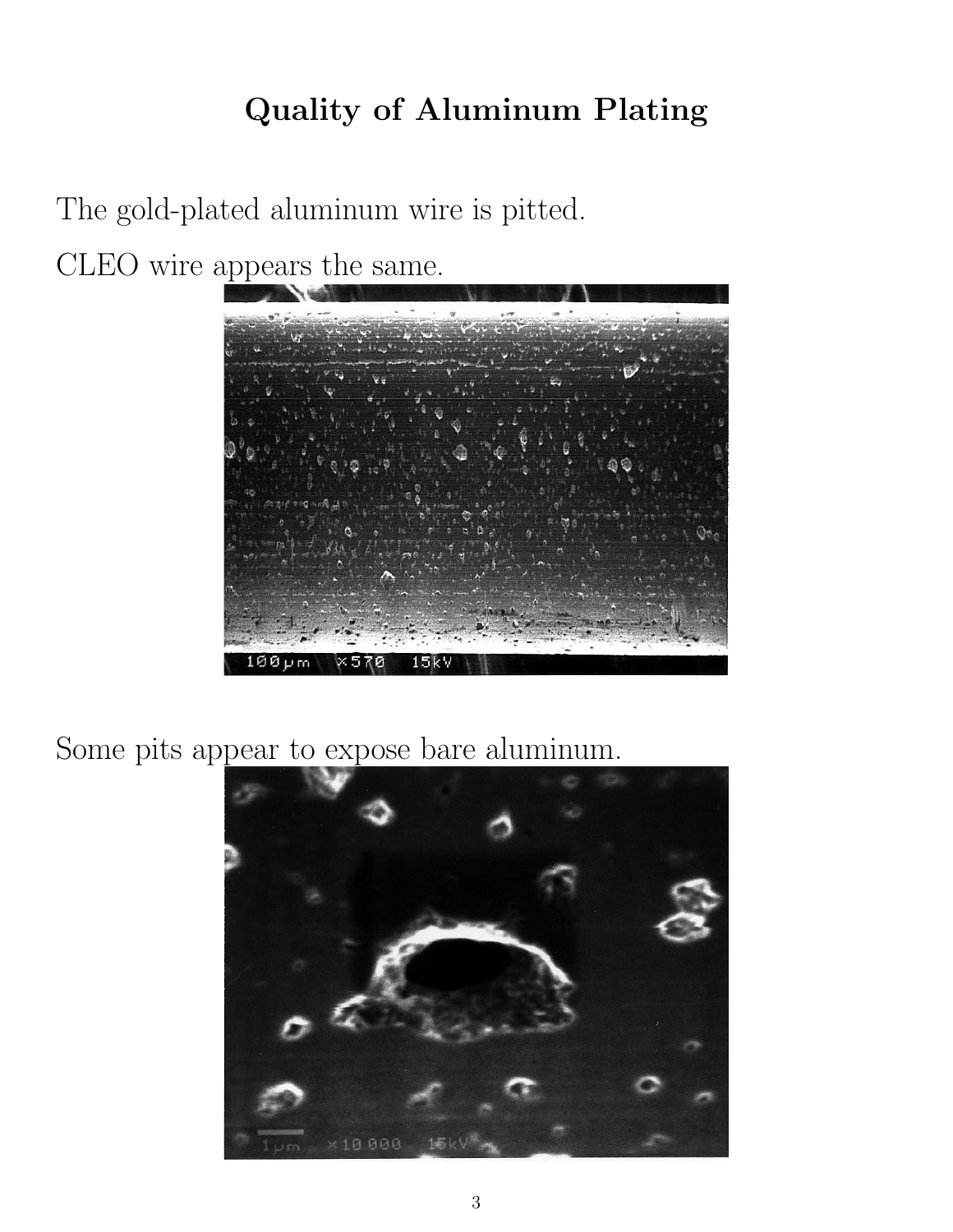#### X-Ray Analysis

Both gold and aluminum detected in smooth regions.



#### No gold detected in a deep pit.

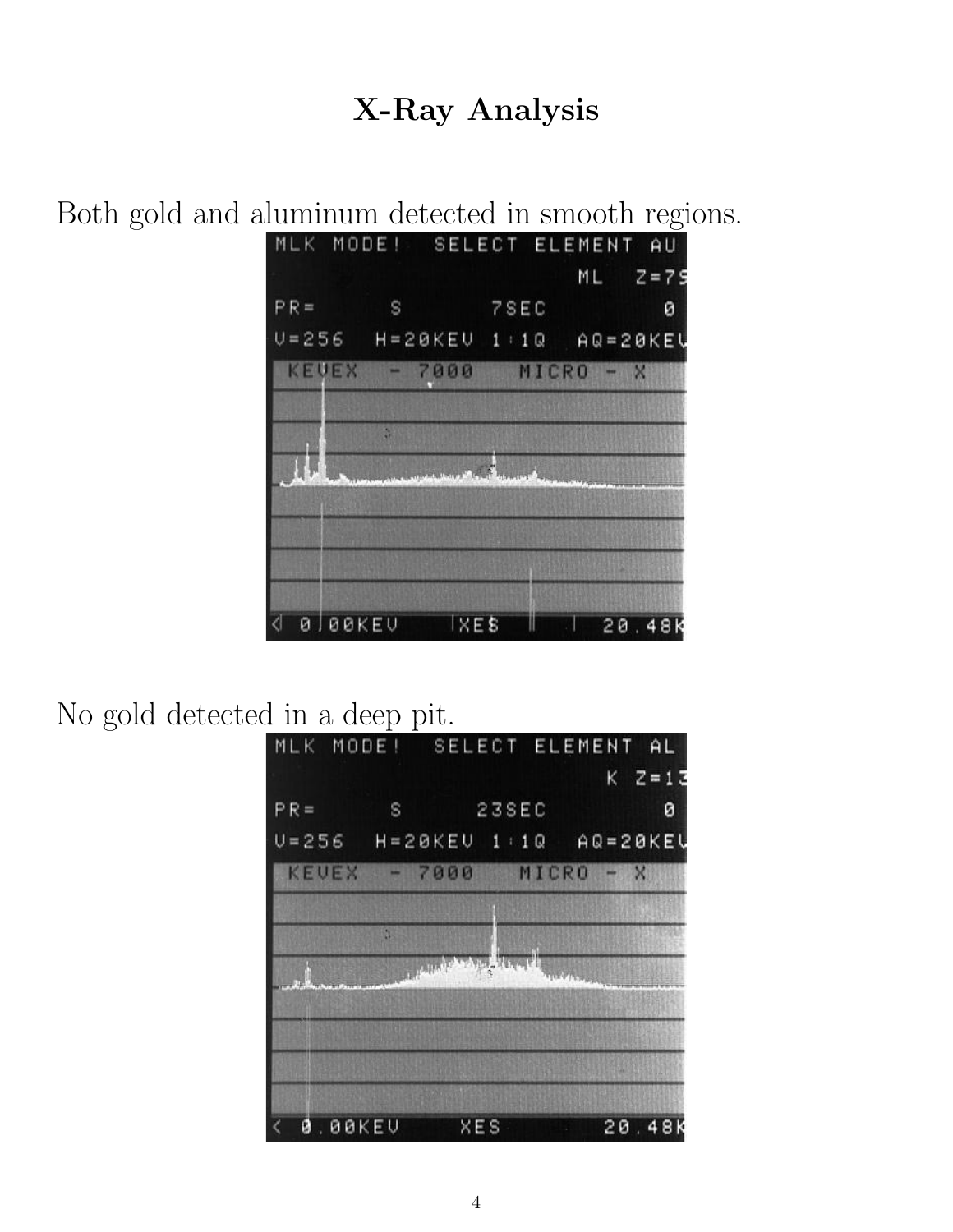### Other Samples from California Fine Wire



Bare wire, manufactured in 1990.

### Silver-plated Al wire manufactured for KLOE in 1994.

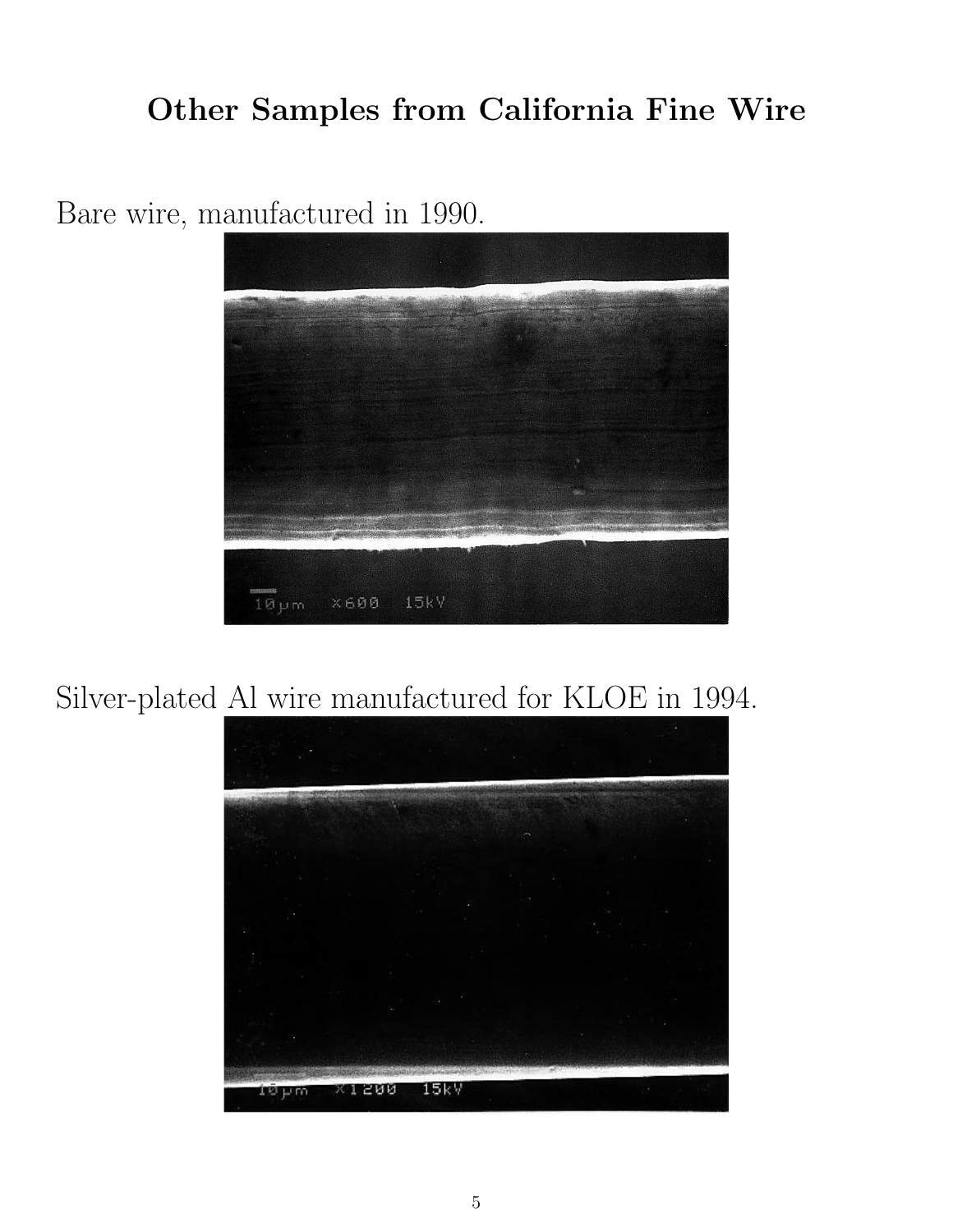Bare Al wire, with 'Alodine' chromate surface treatment.

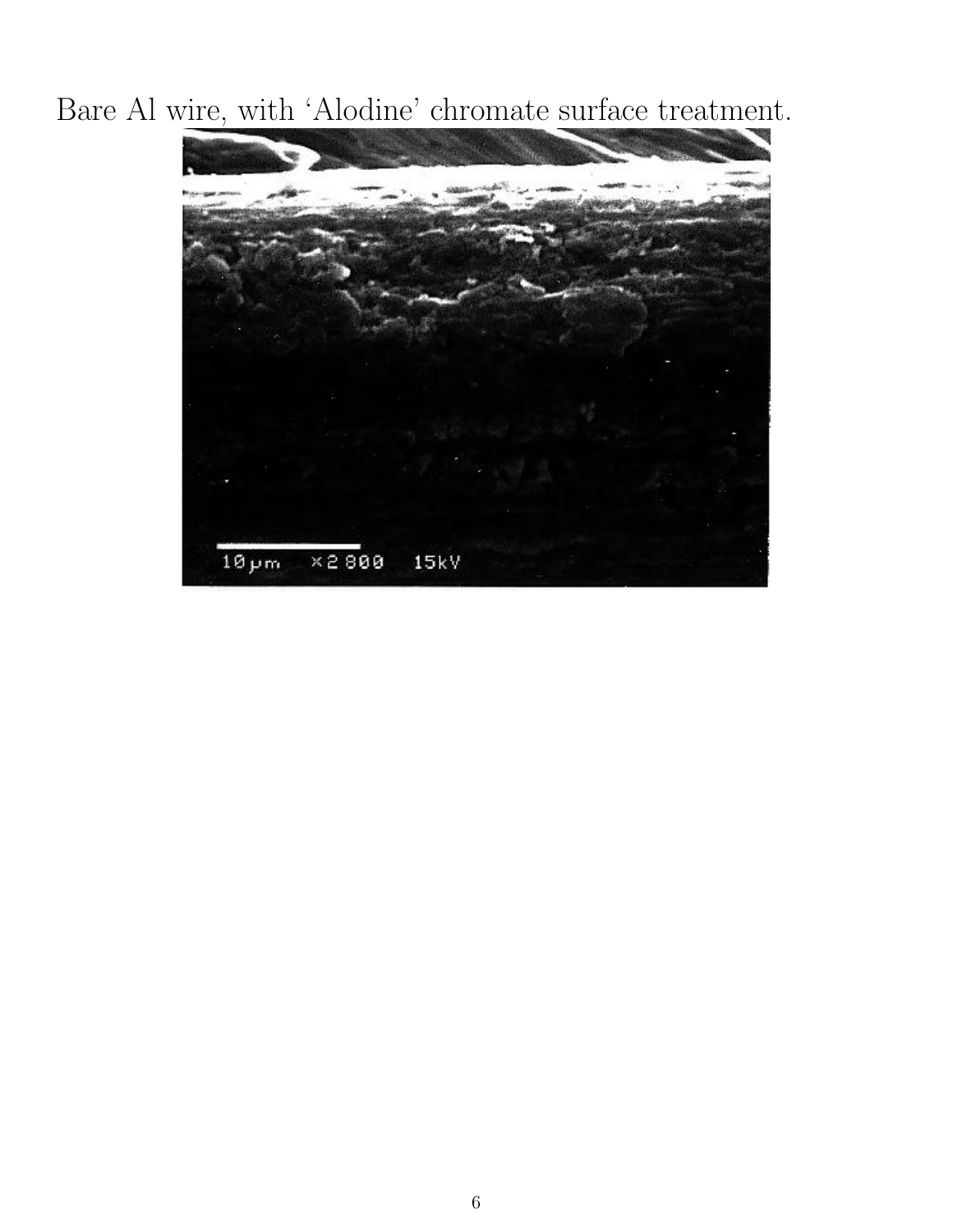# Is the Gold Plating OK?

Plating on Al cathode wires is to avoid high surface resisitivity, which might lead to positive-charge buildup and eventual breakdown with emission of electrons and/or photons (Malter effect).

The pitting in the surface of the California Fine Wire is a minor effect.

CLEO is currently building drift chamber DR3 with the same wire, with no sign of trouble in tests.

⇒ Reasonably safe to proceed with gold-plated wire from California Fine Wire.

Delivery time  $\approx 10$  weeks, so there is time for R&D.

Change baseline only in event of very striking results.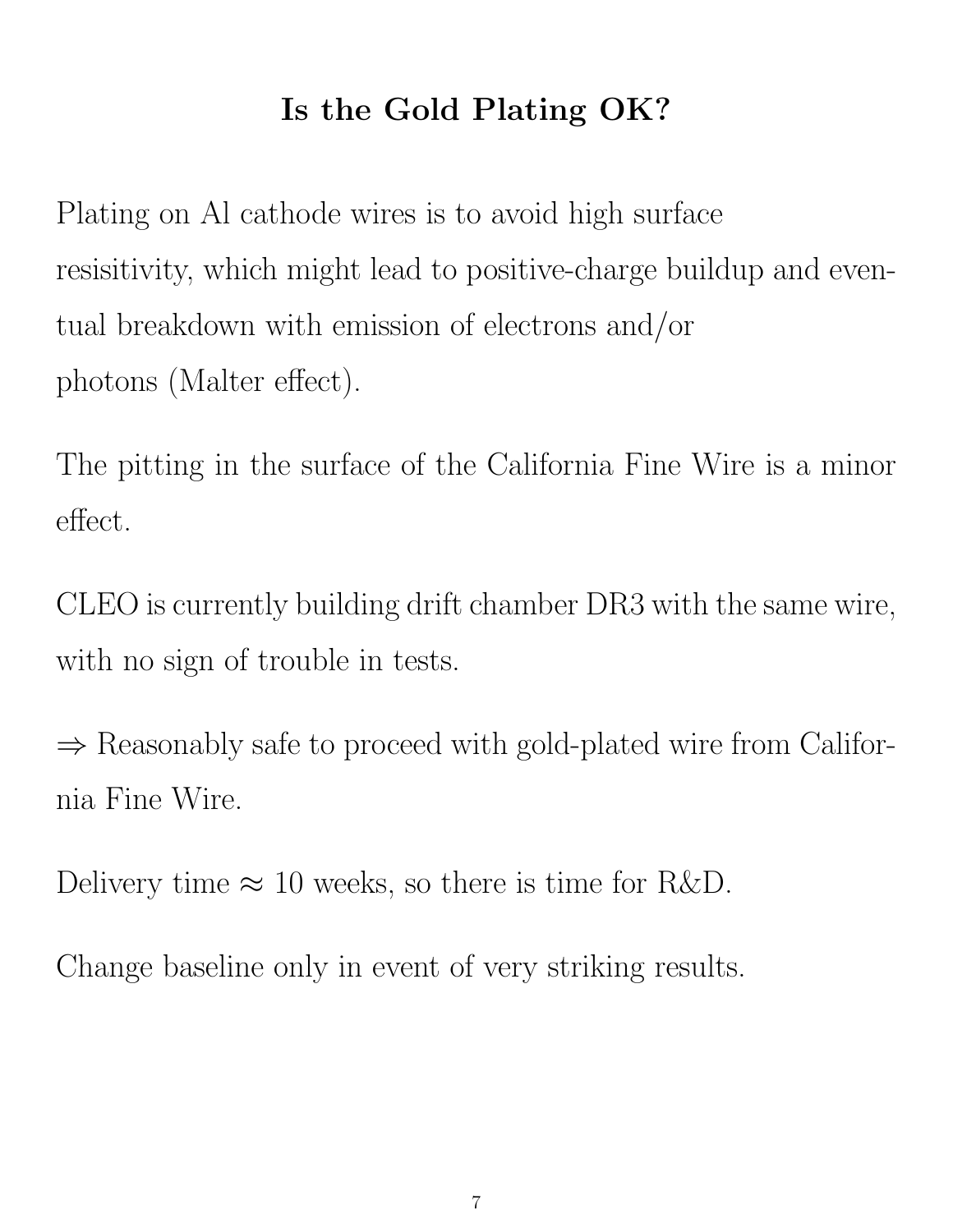### R&D on Aluminum Wire

- 1. The Prototype II drift chamber at SLAC will test performance of baseline wire types.
- 2. Aging studies in a small chamber are underway at C.S.U.
- 3. Aging studies in small test chamber with both gold- and silverplated Al wire from California Fine Wire:



4. Investigate option to have gold plating of bare Al wire from California Fine Wire done in Switzerland by Fluhmann-Galvanoltin (recemmoned by P. Taras).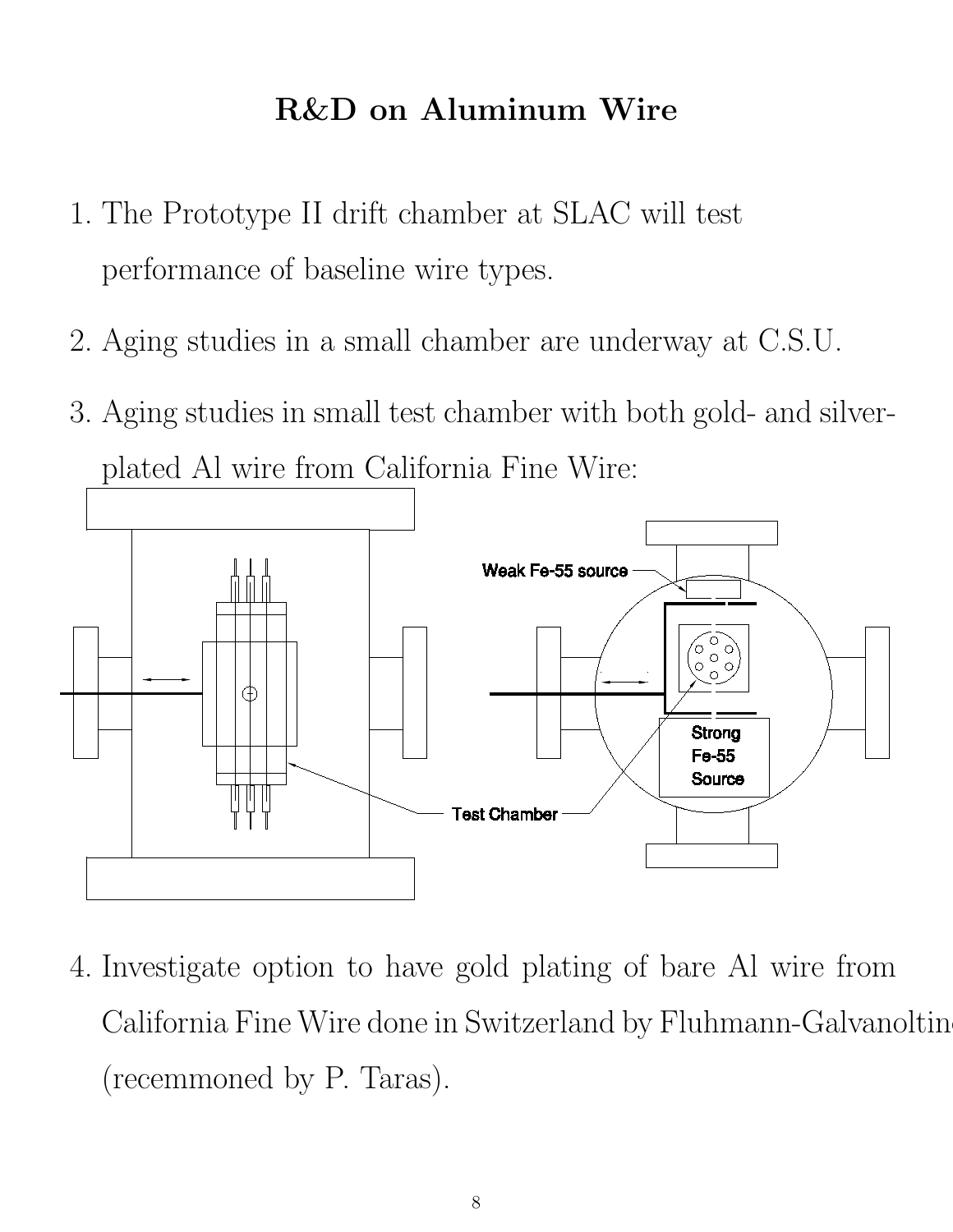# Gold-Plated Tungsten Wire

Wire from Thermionics Products; good stiffness.



Wire from Luma; better surface but less stiff.

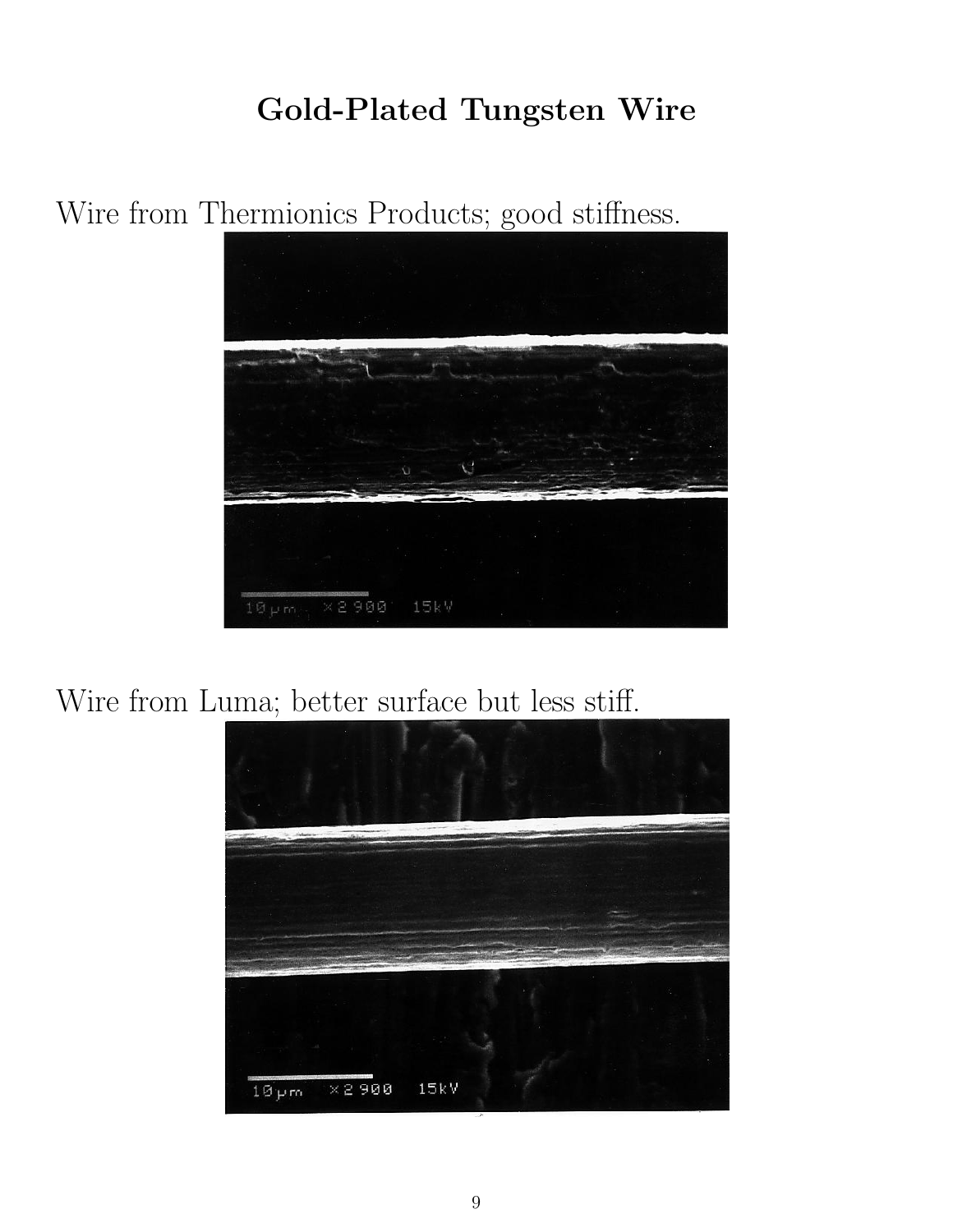# Old wire from GE; considered bad.



Old wire from Philips Elmet; considered bad.